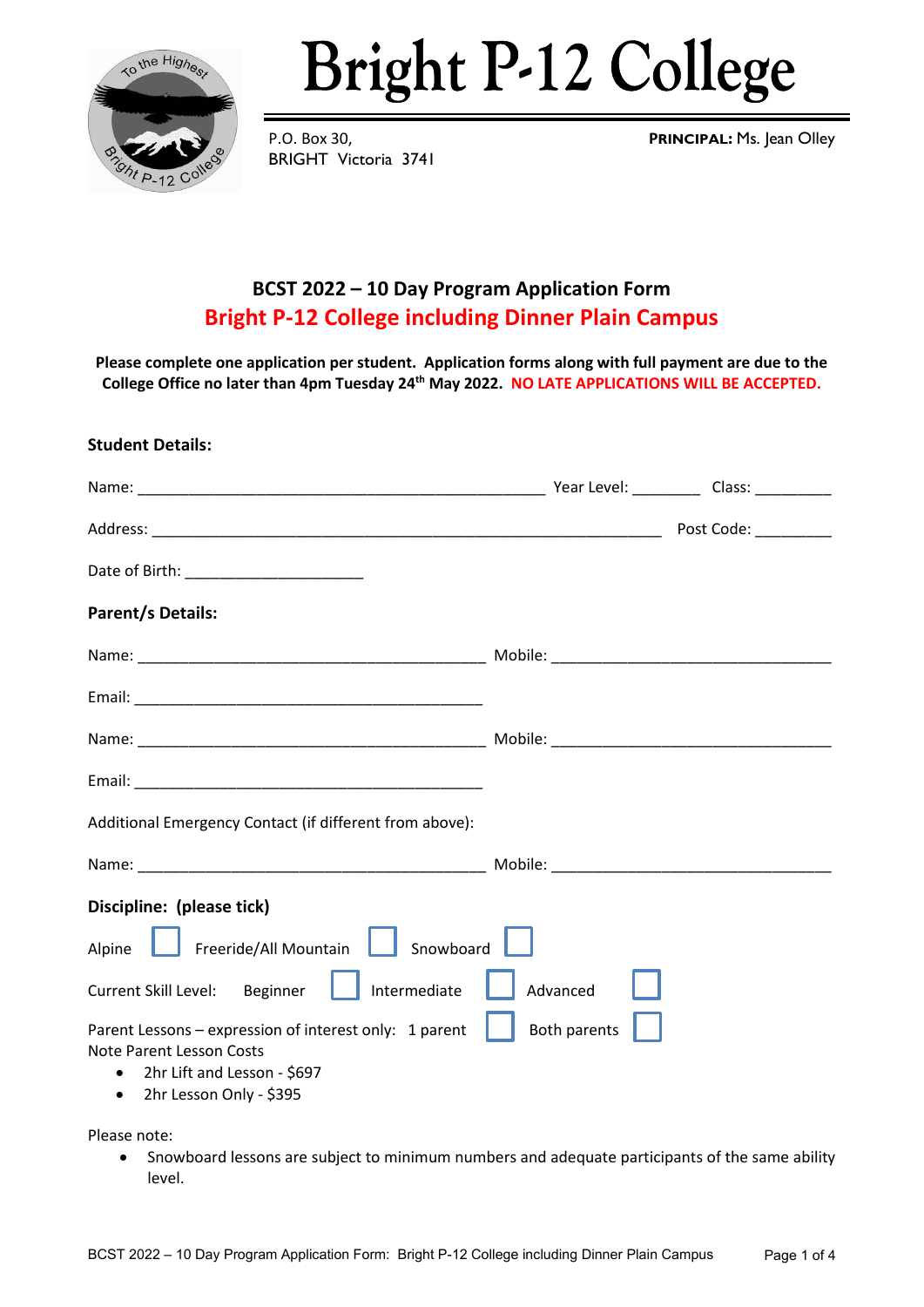• Parent lessons are subject to minimum numbers and adequate participants of the same ability level. Please tick expression of interest and current skill level boxes above.

#### **2022 Prices:**

| <b>Program Selection</b><br>(All student costs are GST free)                                                                                                                                         |                                                                                                                                                                 | <b>Price</b> | <b>Media Card</b><br><b>Customer</b><br><b>ID Number</b> | Cost \$ | <b>Office Use</b><br>Only |  |  |
|------------------------------------------------------------------------------------------------------------------------------------------------------------------------------------------------------|-----------------------------------------------------------------------------------------------------------------------------------------------------------------|--------------|----------------------------------------------------------|---------|---------------------------|--|--|
|                                                                                                                                                                                                      | Students:                                                                                                                                                       |              |                                                          |         |                           |  |  |
| 1a)                                                                                                                                                                                                  | 10 day/2 hr Lesson Only Program<br>(You must have a valid Epic Australia Pass -<br>available for purchase through Hotham)                                       | \$425        |                                                          |         | GO <sub>3</sub>           |  |  |
| 1 <sub>b</sub>                                                                                                                                                                                       | 10 day/2 hr Lift and Lesson Program<br>(For those requiring a Lift Ticket - valid only on<br><b>BCST Training Days)</b>                                         | \$633        |                                                          |         | GO <sub>3</sub>           |  |  |
| 2a)                                                                                                                                                                                                  | 10 day/3hr Lesson Only Freeride/All Mountain<br>Program - skiing only<br>(You must have a valid Epic Australia Pass -<br>available for purchase through Hotham) | \$605        |                                                          |         | GO <sub>3</sub>           |  |  |
| 2 <sub>b</sub>                                                                                                                                                                                       | 10 day/3hr Lift and Lesson Freeride/All<br>Mountain Program - skiing only<br>(For those requiring a Lift Ticket - valid only on<br><b>BCST Training Days)</b>   | \$813        |                                                          |         | GO <sub>3</sub>           |  |  |
| <b>Student Membership Information:</b>                                                                                                                                                               |                                                                                                                                                                 |              |                                                          |         |                           |  |  |
| When purchasing any of the above options, students<br>automatically become members of the BCST.                                                                                                      |                                                                                                                                                                 | N/A          |                                                          |         |                           |  |  |
| For students who are not purchasing a Program above<br>and wish to become a member of the BCST, a<br>Membership Fee of \$70 is payable to the College Office<br>no later than Tuesday 24th May 2022. |                                                                                                                                                                 | Ś.<br>70     |                                                          |         | GO <sub>3</sub>           |  |  |



#### **Photos:**

Mount Hotham requires a new photo for guests aged 18 years and under each year. Mount Hotham reserves the right to request a new photo if your supplied photo is deemed inappropriate. No headwear, beanies, goggles can be worn in photo. Photos must be head and shoulder only on a single, light coloured background.

Photos must be emailed to [tickets@hotham.com.au](mailto:tickets@hotham.com.au) with the subject line: BCST or uploaded via the Hotham website (by logging in to your personal Hotham account) prior to Tuesday 24<sup>th</sup> May 2022.

#### **Mount Hotham Terms and Conditions:**

All applicants (parent please sign for holders aged under 18 years) must read the Mount Hotham Skiing Company's Terms and Conditions (refer to website for full details: [https://www.mthotham.com.au](https://www.mthotham.com.au/) - click on Terms and Conditions and Privacy Policy, both located at the bottom of the page) and then sign below, confirming that they have read and understand the Terms and Conditions and subsequently agree.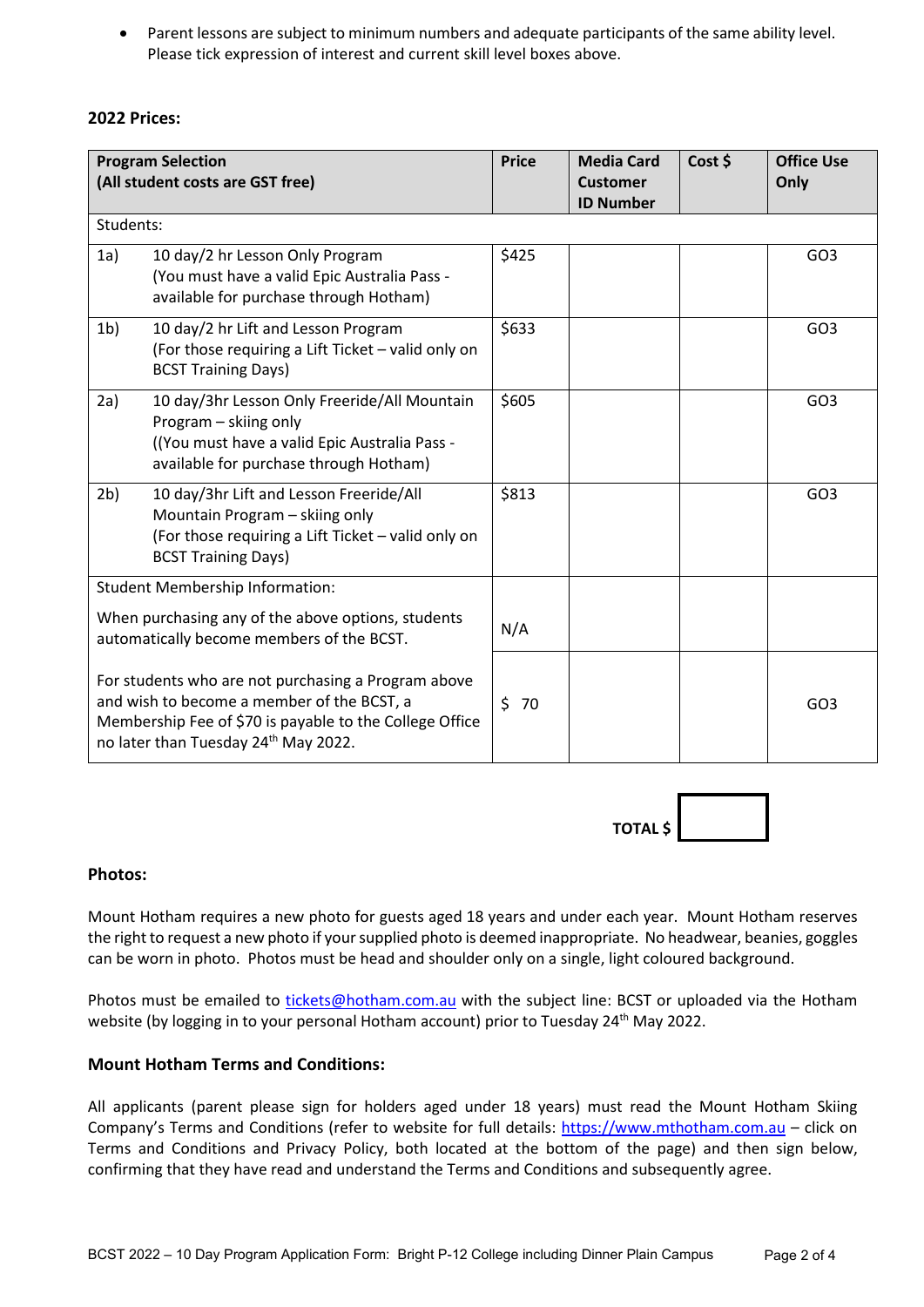All pass holders agree to receive communications from Mount Hotham Skiing Company Pty Ltd and/or Falls Creek Ski Lifts Pty Ltd Marketing teams via email advising them of key information and updates including additional pass holder benefits (e-newsletters but not restricted to this medium only).

Parent Declaration:

This confirms that I, the undersigned, have hereby read, understood and agree to the Terms and Conditions and the Privacy Policy of Mount Hotham Skiing Company Pty Ltd.

| Name (please print)                                                                                               |                                   |
|-------------------------------------------------------------------------------------------------------------------|-----------------------------------|
| Signature:                                                                                                        |                                   |
| <b>Payment Details: (please tick)</b>                                                                             |                                   |
| Please charge my credit card<br>Mastercard                                                                        | <b>VISA</b>                       |
| Cardholder's Name:<br>Number:                                                                                     |                                   |
| CVV (on reverse of card):<br><b>Expiry Date:</b>                                                                  |                                   |
|                                                                                                                   | Total Payment \$                  |
| Enclosed cheque (payable to Bright P-12 College)                                                                  | Total Payment \$_________________ |
| Payment made via BPay                                                                                             | Total Payment \$                  |
| <b>Parent Checklist:</b>                                                                                          |                                   |
| Applications will not be accepted without accompanying documentation, please tick:                                |                                   |
| Application<br><b>Medical Form</b><br>Parent Consent Form<br>Photographs emailed to Hotham or uploaded to website |                                   |
|                                                                                                                   |                                   |